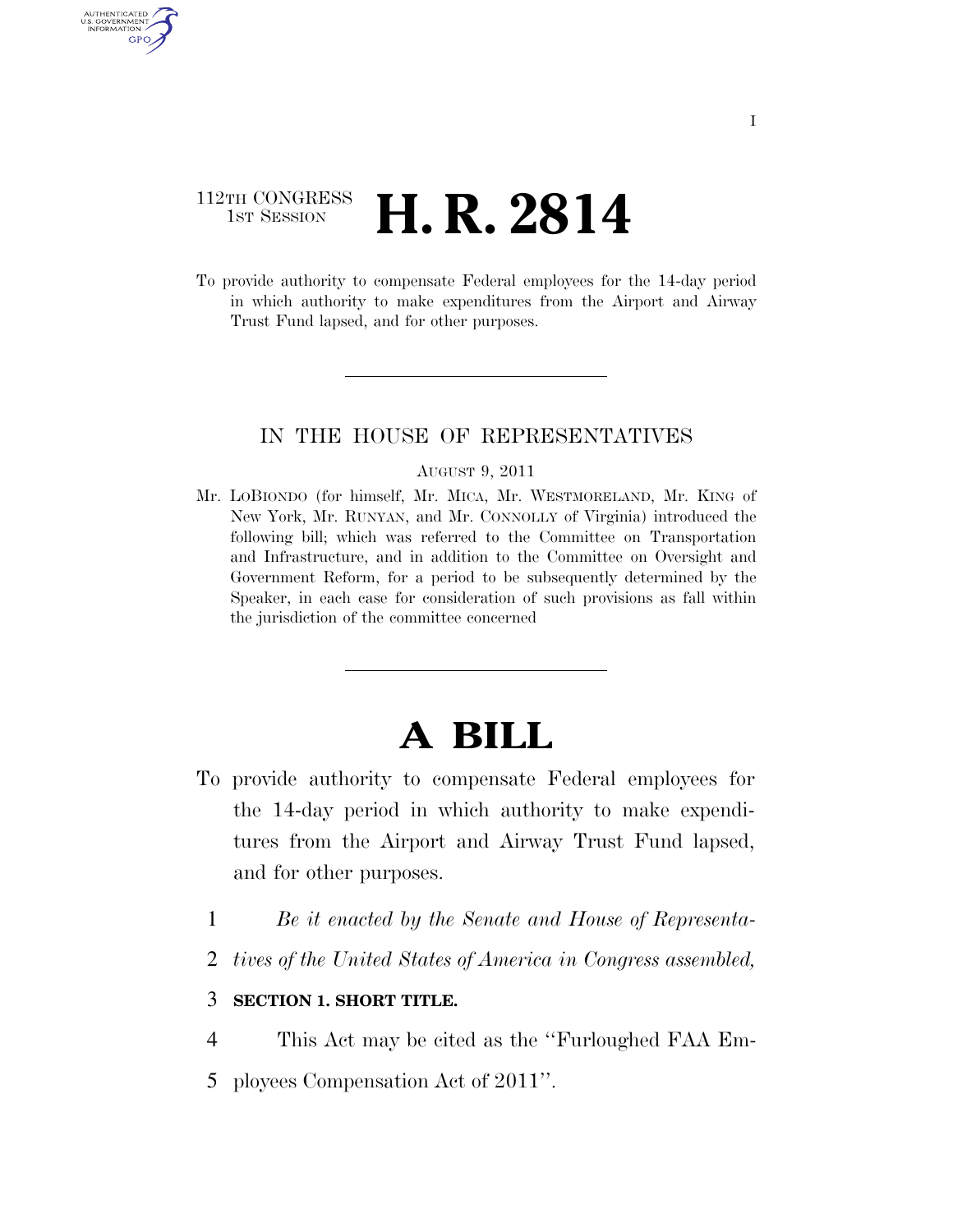## **SEC. 2. COMPENSATION AND RATIFICATION OF AUTHOR-ITY.**

 (a) COMPENSATION FOR FEDERAL EMPLOYEES.— Any Federal employees furloughed as a result of the lapse in expenditure authority from the Airport and Airway Trust Fund after 11:59 p.m. on July 22, 2011, through August 5, 2011, shall be compensated for the period of that lapse at their standard rates of compensation, as de- termined under policies established by the Secretary of Transportation.

 (b) RATIFICATION OF ESSENTIAL ACTIONS.—All ac- tions taken by Federal employees, contractors, and grant- ees for the purposes of maintaining the essential level of Government operations, services, and activities to protect life and property and to bring about orderly termination of Government functions during the lapse in expenditure authority from the Airport and Airway Trust Fund after 11:59 p.m. on July 22, 2011, through August 5, 2011, are hereby ratified and approved if otherwise in accord with the provisions of the Airport and Airway Extension Act of 2011, Part IV (Public Law 112–27).

•**HR 2814 IH** (c) FUNDING.—Funds used by the Secretary to com- pensate employees described in subsection (a) shall be de- rived from funds previously authorized out of the Airport and Airway Trust Fund and made available or limited to the Department of Transportation by the Full-Year Con